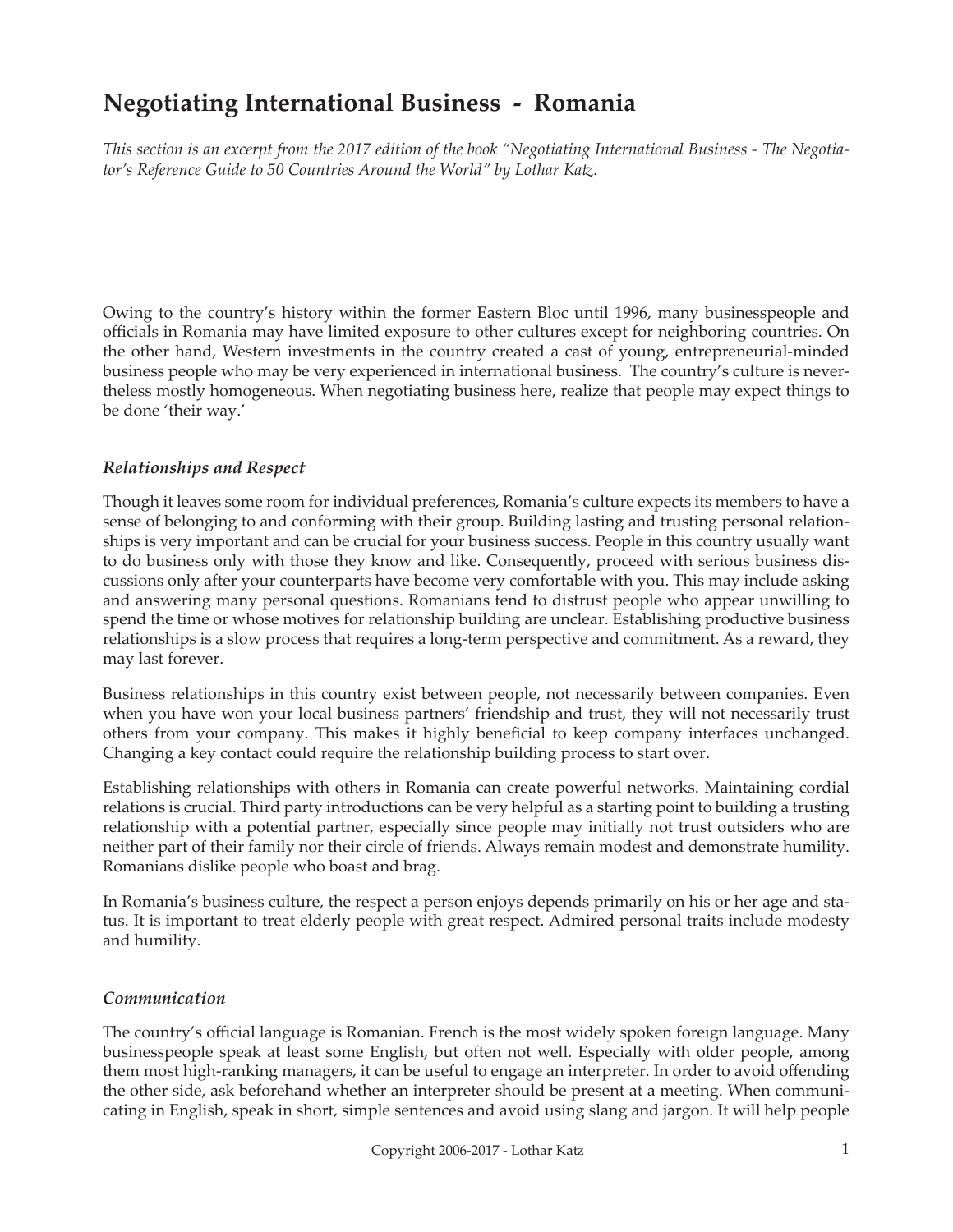with a limited command of English if you speak slowly, summarize key points, and pause frequently to allow for interpretation.

People in this country usually speak softly. While they may occasionally raise their voices to make a point, they dislike loud and boisterous behavior. At restaurants, especially those used for business lunches and dinners, keep conversations at a quiet level. Emotions are not shown openly. People generally converse while standing around two to three feet apart.

As a rule, Romanians avoid being too direct as they view it as poor manners. At least initially, the communication can be quite indirect since people are cautious. Some may say what they think you want to hear. However, they may gradually open up and become more straightforward, which may then include direct 'no' responses.

Romanians keep physical contact infrequent. Body language and gestures may be extensive, though, and people may show emotions openly. The American *OK* (thumb and index finger forming a circle) sign is an obscene gestures in Romania. The thumbs-up gesture is positive as it signals approval. Eye contact should be frequent, almost to the point of staring. This conveys sincerity and helps build trust.

## *Initial Contacts and Meetings*

Choosing a local intermediary who can leverage existing relationships to make the initial contact is useful. This person will help bridge the gap between cultures, allowing you to conduct business with greater effectiveness. In addition, the person's help in getting things organized can be very important in Romania's sometimes-chaotic business environment. Negotiations in Romania may be conducted by individuals or teams of negotiators. Although Romania's culture is generally group-oriented, meetings are often held on a one-on-one basis. You will probably not meet the top executive of an organization at the first meeting, so be prepared to deal with subordinates. They may have significant influence over the final decision.

If possible, schedule meetings at least two to three weeks in advance. Since people want to know who they will be meeting, provide details on titles, positions, and responsibilities of attendees ahead of time. Romanians tend to be relatively punctual. Being late by more than 10 to 15 minutes without having a valid and plausible excuse can be an offense. However, displaying anger if you have to wait reflects poorly on you.

Names are usually given in the order of first name, family name. Use *Mr./Ms.* or *Domnul/Doamna*, plus the family name. If a person has an academic or professional title, always use it instead, followed by the family name. Only close friends call each other by their first names. Introductions are accompanied by handshakes.

The exchange of business cards is an essential step when meeting someone for the first time, so bring more than you need. You may not always get one in return, though. While it is beneficial to use cards with one side in English and the other in Romanian, using cards that are only in English or in French is acceptable. Show doctorate degrees on your card and make sure that it clearly states your professional title, especially if you have the seniority to make decisions. When presenting your card, smile and keep eye contact, then take a few moments to look at the card you received. Next, place the card on the table in front of you or into your card case.

Meetings usually start with some small talk intended to establish personal rapport, which could be brief. The first meeting may be very formal and reserved, but this usually gets more relaxed down the road. Its primary purpose is to become acquainted and build relationships. Business may be discussed, but do not try to hurry along with your agenda. It is unrealistic to expect initial meetings to lead to straight decisions.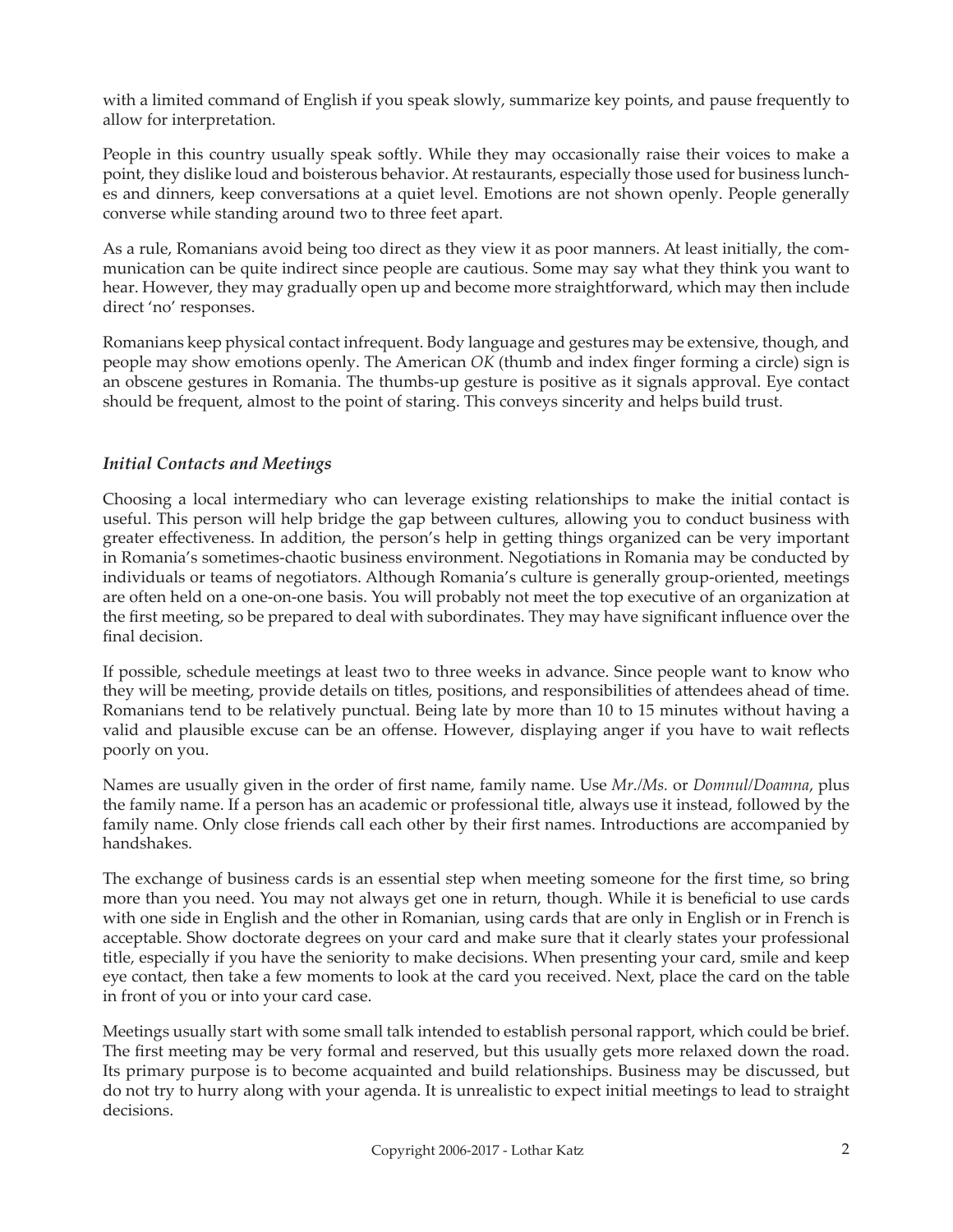Romanian negotiators may try to convince you that they have the background and experience required to be successful. Businesspeople may exaggerate their capabilities or make questionable promises in order to maintain foreign contacts.

Presentation materials can be simple without colorful backgrounds and fancy graphs. However, good and easy-to-understand visuals are important. Use diagrams and pictures wherever feasible, cut down on words, and avoid complicated expressions. Having your handout materials translated to Romanian is not a must but helps in getting your messages across.

# *Negotiation*

**Attitudes and Styles –** To Romanians, negotiating is usually a joint problem-solving process. While the buyer is in a superior position, both sides in a business deal own the responsibility to reach agreement. Given the current turmoil in the country, negotiators may focus mostly on the near-term benefits of the business deal. Although the primary negotiation style is competitive, Romanians nevertheless value long-term relationships and look for win-win solutions. They avoid any open confrontation as it could damage relationships. It is best to remain calm, friendly, patient, and persistent, never taking anything personally.

Should a dispute arise at any stage of a negotiation, you may be able to reach resolution by focusing on logical arguments and facts. In extreme situations, use a mediator, ideally the party who initially introduced you.

**Sharing of Information –** Romanian negotiators usually play their cards close to the chest, although some may share information as a way to build trust.

Keep in mind that humility is a virtue in Romanian business culture. If you make exaggerated claims in an effort to impress the other side or to obtain concessions, they will likely investigate your claims before responding.

**Pace of Negotiation –** Expect negotiations to be slow and protracted. Relationship building, information gathering, bargaining, and decision making may all take considerable time. Be prepared to make several trips if necessary to achieve your objectives. Throughout the negotiation, be patient, show little emotion, and accept that delays occur.

Romanians generally employ a polychronic work style. They are used to pursuing multiple actions and goals in parallel. When negotiating, they often take a holistic approach and may jump back and forth between topics rather than addressing them in sequential order. Negotiators from strongly monochronic cultures, such as Germany, the United Kingdom, or the United States, could find this style confusing, irritating, even annoying. In any case, do not show irritation or anger when encountering this behavior. Instead, keep track of the bargaining progress at all times, often emphasizing areas where agreement already exists.

If your counterparts appear to be stalling the negotiation, assess carefully whether their slowing down the process indicates that they are evaluating alternatives or that they are not interested in doing business with you. More often than not, though, this behavior indicates an attempt to create time pressure or 'wear you down' in order to obtain concessions.

**Bargaining –** While businesspeople in the country may have learned the ground rules of international negotiations, their experience is usually limited. They are used to bargaining but not overly fond of haggling. However, Romanians can be tough and persistent negotiators, and it may be difficult to obtain concessions from them. The bargaining stage of a negotiation can be extensive. Though concessions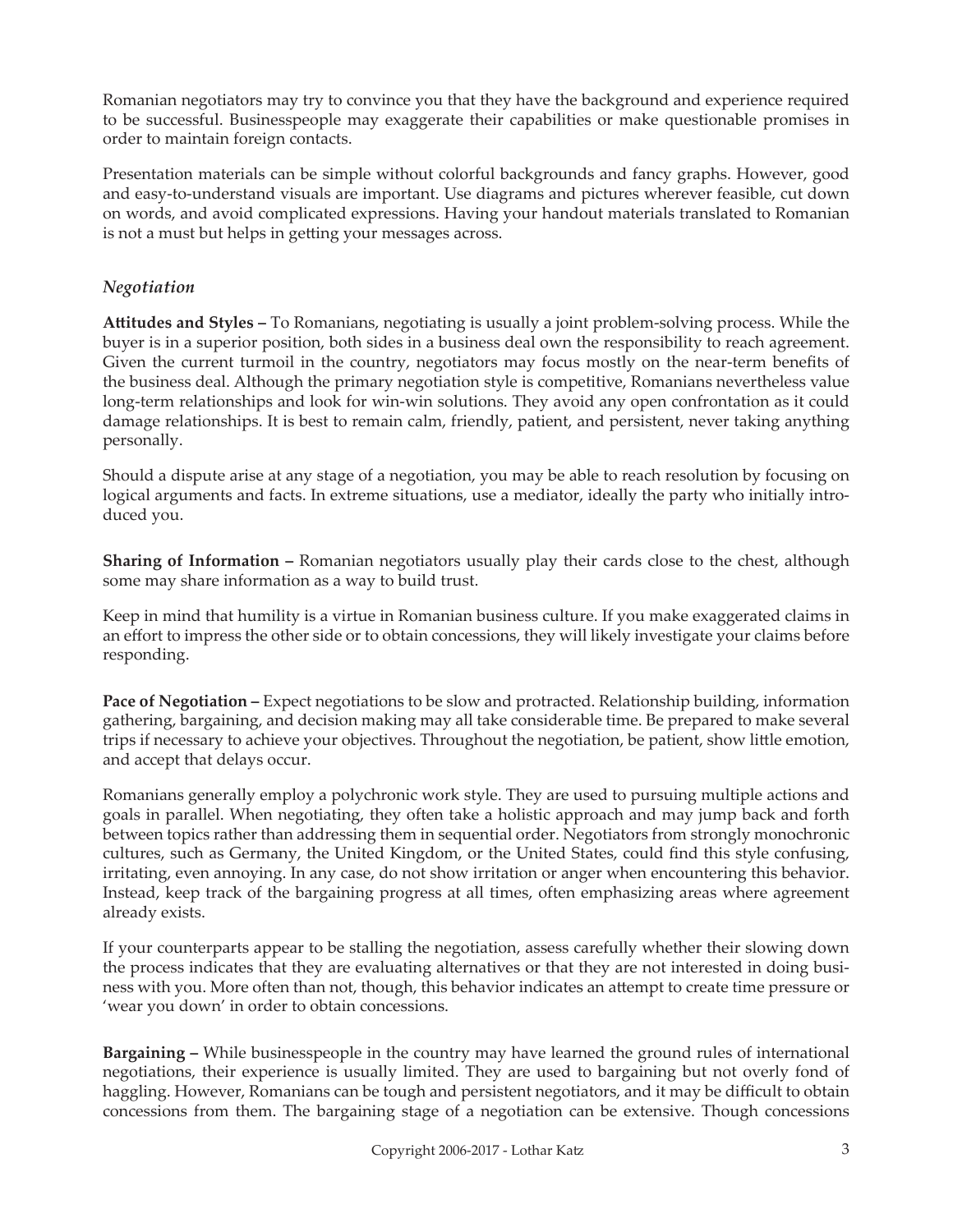never come easily, prices may move by about 25 to 40 percent between initial offers and final agreement. Leave yourself sufficient room for concessions at different stages. When conceding, present this as a decision you made because you like and respect your counterpart. Ask the other side to reciprocate if you make concessions. You can use the fact that aspects can be re-visited to your advantage, for instance by offering further concessions under the condition that the Romanian side reciprocate in areas that had already been agreed upon.

Deceptive techniques are frequently used. This includes tactics such as telling lies and sending fake non-verbal messages, pretending to be disinterested in the whole deal or in single concessions, or misrepresenting an item's value. Romanians may play stupid or otherwise attempt to mislead you in order to obtain bargaining advantages. Do not take such tactics personally and realize that overt attempts to lie at or bluff your counterparts could backfire and might damage business relationships. Lies may be easy to see through; otherwise, verify information received from the local side through other channels. Similarly, they treat 'outside' information with caution. When Romanians use 'good cop, bad cop,' which is rare, they may request occasional breaks so they can re-align their approach. They may claim limited authority, stating that they have to ask for their manager's approval. This could be a tactic or the truth.

Negotiators in Romania may use pressure techniques that include silence, making final offers, or nibbling. When using similar tactics yourself, clearly explain your offer and avoid being overly aggressive. Final offers may come more than once and are rarely final. Silence can be an effective way to signal rejection of a proposal. Be careful when using pressure tactics such as applying time pressure or making expiring offers. Your counterparts could consider these inappropriate unless they are strongly interested in your offer and clearly understand the rationale behind the approach. Otherwise, while the negotiation is not necessarily over, it may become less constructive.

Romanian negotiators avoid using overly aggressive or adversarial techniques. The risk of using any of them yourself is rarely worth the potential gain. Subtle threats and warnings may be used and often turn out to be bluffs. Since Romanians may view extreme openings as unfriendly, these are best avoided.

As in most strongly relationship-oriented cultures, negotiators may sometimes use emotional techniques such as attitudinal bargaining, attempting to make you feel guilty, grimacing, or appealing to personal relationships. Be cautious not to affect relationships when using any of them yourself.

At times, Romanians may also employ defensive tactics such as blocking or changing the subject, asking probing or direct questions, or making promises.

As the country is moving from a socialist country to a free-market economy, corruption and bribery have become quite common in Romania's public and private sectors. However, people may draw the line differently, viewing minor payments as rewards for getting a job done rather than as bribes. Also, keep in mind that there is a fine line between giving gifts and bribing. What you may consider a bribe, a Romanian could simply view a nice gift. Introducing and explaining your company's policies early on might help, but be careful not to moralize or appear to imply that local customs are unethical.

**Decision Making –** Companies are often very hierarchical, and people expect to work within clearly established lines of authority. Openly disagreeing with or criticizing superiors is unacceptable. Decision makers are primarily senior managers who consider the best interest of the group or organization. They rarely delegate their authority to lower levels in the hierarchy, but others are often consulted in a committee-style process in order to reach greater consensus over and support of the decision. This process can take a long time and requires patience. Romanians usually indicate it if they are not interested in doing business.

When making decisions, businesspeople may not rely much on rules or laws. They usually consider the specific situation rather than applying universal principles. Empirical evidence and other objective facts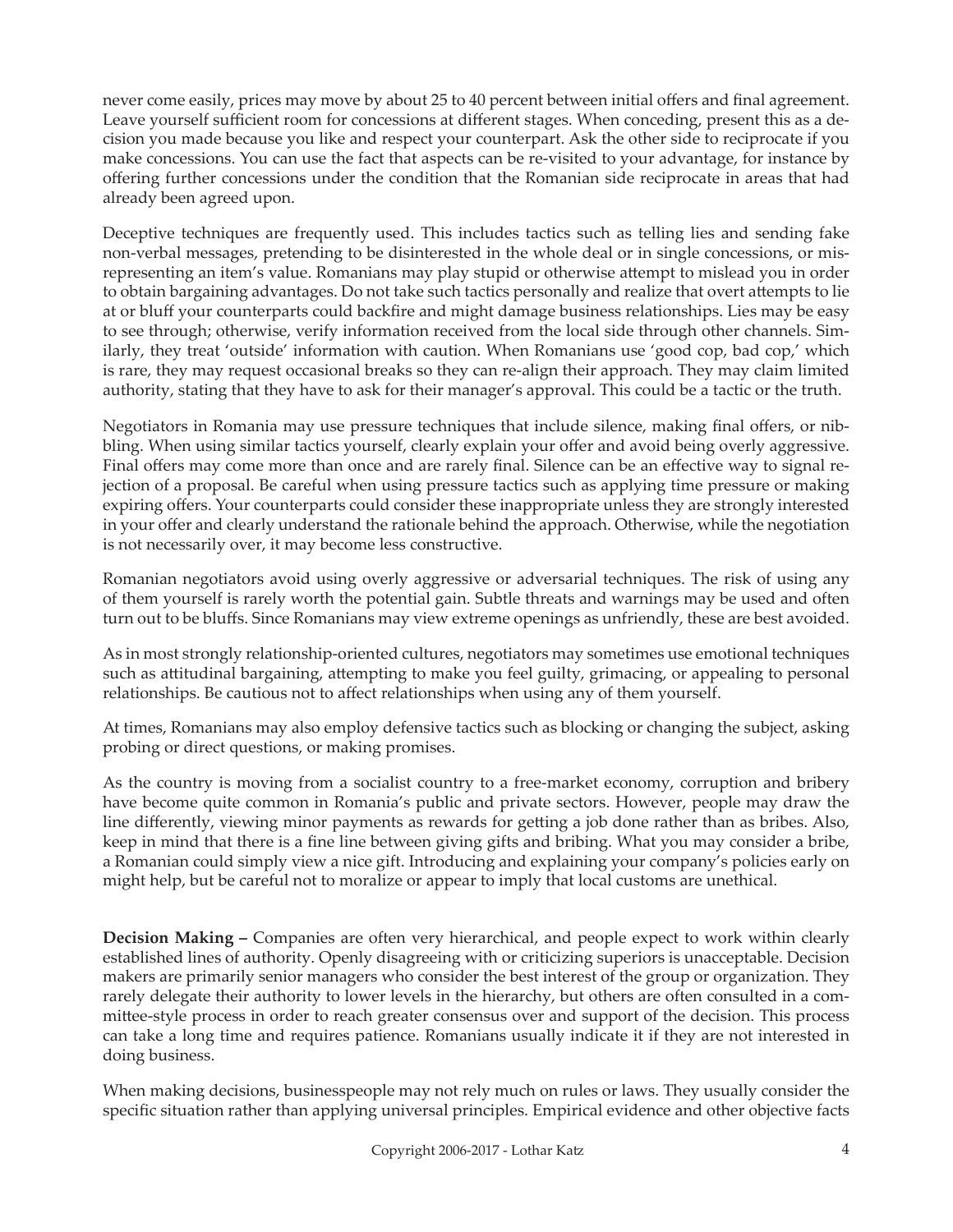weigh more strongly than personal feelings and experiences do, but they will consider all aspects. Romanians are often reluctant to take risks. If you expect them to support a risky decision, you may need to find ways for them to become comfortable with it first, for instance by explaining contingency plans, outlining areas of additional support, or by offering guarantees and warranties.

## *Agreements and Contracts*

Capturing and exchanging written understandings after meetings and at key negotiation stages is useful. Oral commitments may sound stronger than what your Romanian counterparts might be willing to put in writing. However, these documents are not final agreements. Any part of an agreement may still change significantly before both parties sign the final contract.

Written contracts tend to be lengthy. They often spell out detailed terms and conditions for the core agreements as well as for many eventualities. Signing the contract is important not only from a legal perspective, but also as a strong confirmation of your Romanian partners' commitment.

Although your legal rights may not always be enforceable, you should consult a local legal expert before signing a contract. For the time being, it is wise to recognize that the country's legal system is in a transitional mode, so be prepared for laws to change on short notice. Since local financing can also be questionable, you may want to ask your counterpart for an irrevocable letter of credit from a local bank that is either a subsidiary or a correspondent of a western bank.

Signed contracts may not always be honored. This depends to no small degree on the strength of the continuing relationship between the contract partners. It is strongly advisable to continue staying in touch and maintaining the trust of your Romanian business partner. Business partners usually expect the other side to remain somewhat flexible if conditions change, which may include agreeing to modify contract terms.

## *Women in Business*

Many Romanian women work, and they are generally treated with extreme respect and courtesy. However, few have made it into senior management positions and most are still struggling to attain positions of similar income and authority. As a visiting businesswoman, emphasize your company's importance and your role in it. A personal introduction or at least a letter of support from a senior executive within your company may also help.

Female business travelers should exercise caution and act professionally in business and social situations. Displaying confidence and some degree of assertiveness can be effective, but it is very important not to appear overly bold and aggressive.

## *Other Important Things to Know*

Conservative attire is important when doing business here. Male business visitors should wear suits on most occasions. While you do not want to appear overdressed, make sure shoes and suit are in good condition.

Punctuality is also expected in most social settings. It is best to be right on time for dinners, and to arrive at parties within 15 minutes of the agreed time.

During small talk and other social conversations, you may be asked very personal questions. If you do not want to answer, smile or politely explain that such topics are not discussed openly in your culture.